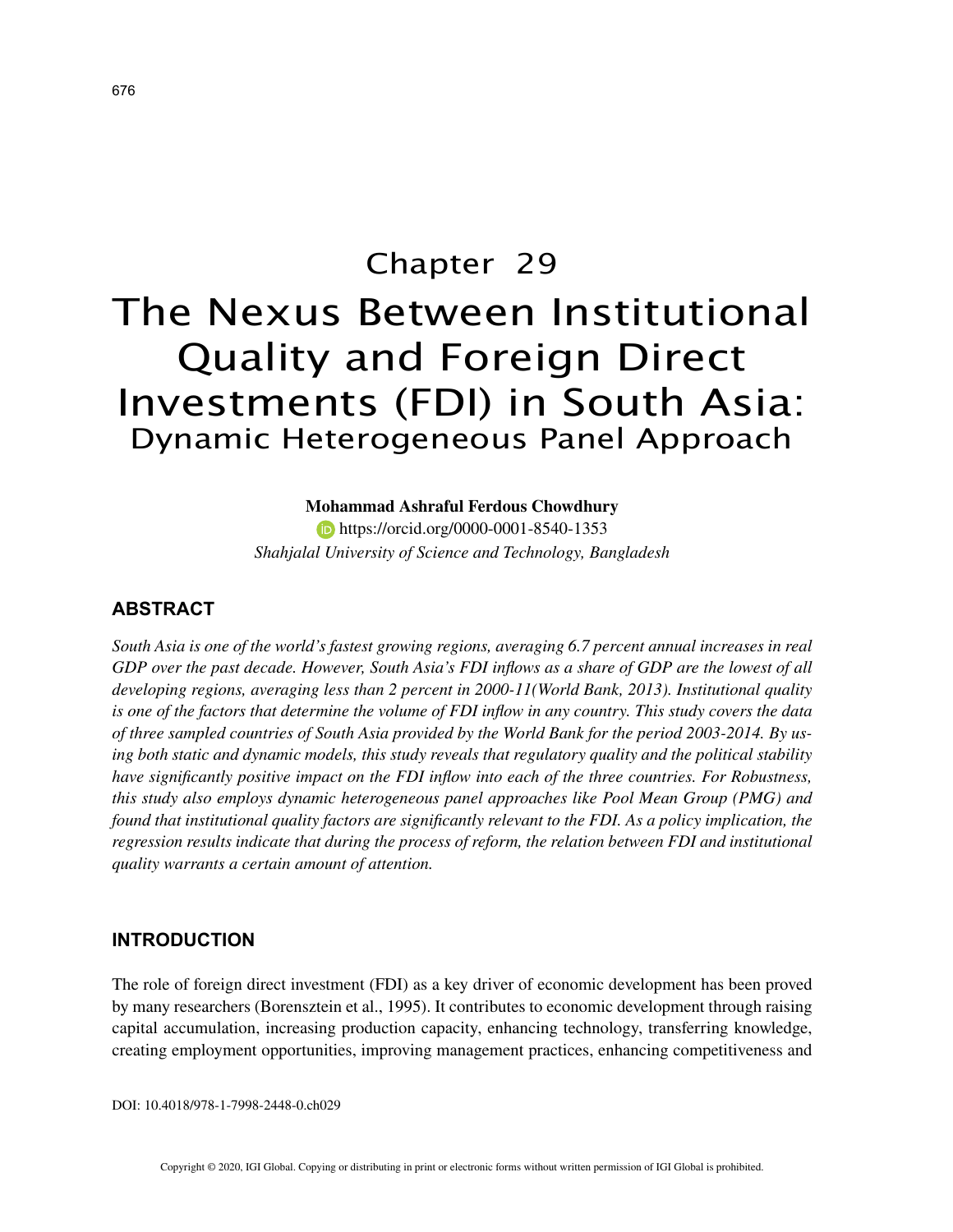#### *The Nexus Between Institutional Quality and Foreign Direct Investments (FDI) in South Asia*

fostering macroeconomic stability. The United Nations Conference on Trade & Development (UNC-TAD) in their 2013 World Investment Report states that developing countries take the lead in foreign direct investment (FDI). In 2012 developing economies received a higher inflow of FDI than developed countries. Also, Aizenmann, J. (2003) sees an increase in FDI in emerging economies. Thus, based on the increase of FDI it seems like companies are more interested in investing in emerging markets. However, investing in developing economies is not without risk. Ghemawat & Khanna (1998) argue that doing business in emerging economies is challenging due to information asymmetry and uncertainties. Political and economic risks are also significant risks. Institutions, both formal and informal, provide rules and procedures that reduce uncertainties involved in economic exchange. Informal institutions such as codes of conduct or conventions can trim down these uncertainties. Formal institutions via rules and regulations, laws, effective judicial systems and other institutions can reduce the uncertainties and provide effective enforcement mechanism. Codes of Institutional quality can be helpful by creating a more stable environment and accordingly reduce risks for multinationals associated with investing in developing countries.

However, for most of the countries, success in attracting sufficient amount of FDI inflows is not an easy job. Because of diversity in nature of factors affecting FDI inflows between countries, it is difficult to assess all these factors provided some of them are related to government political system. Governance indicators are identified by many researchers as significant determinants of FDI. The research acknowledges the gap in literature on the relationship between Institutional quality indicators and FDI flows particularly with respect to the Sub continental countries namely Bangladesh, India, and Pakistan.

Due to deep-rooted corruption, weak political and institutional structure, subcontinent is a very interesting region for case studies. Sahoo (2006) believes that there is a gap between policies and their implementations in this regions due to its dysfunctional institutional quality. Therefore, it may be worthwhile to provide strong foundation for a policy formulation through exploring the relationship between FDI and institutions based on country specific analysis. Subcontinent is a very interesting case study, because it is one of those regions which has experienced political turmoil in one form or the other, wide spread corruption, worse law and order situations, etc., which seem to be hurdles in attracting FDI in this region. The objective of the study is to find the impact of institutional quality on FDI(both inward and outward) of these three south Asian countries.

## **PRESENT STATUS OF FDI IN SELECTED SOUTH ASIAN COUNTRIES**

Like many other developing countries, South Asian nations have been experiencing increased FDI inflows over the past decade as developing countries get a larger share of cross-border investments once sent to developed countries. Nonetheless, South Asia's FDI inflows remain the lowest relative to GDP among developing country regions. Of the inflows that do reach South Asia, India dominates, with much of the inflow reaching the service sector and very little going into industry, agriculture, or mining.

This series shows in Figure 1 net inflows (new investment inflows less disinvestment) in the reporting economy from foreign investors, and is divided by GDP. Foreign direct investment are the net inflows of investment to acquire a lasting management interest (10 percent or more of voting stock) in an enterprise operating in an economy other than that of the investor. It is the sum of equity capital, reinvestment of earnings, other long-term capital, and short-term capital as shown in the balance of payments.